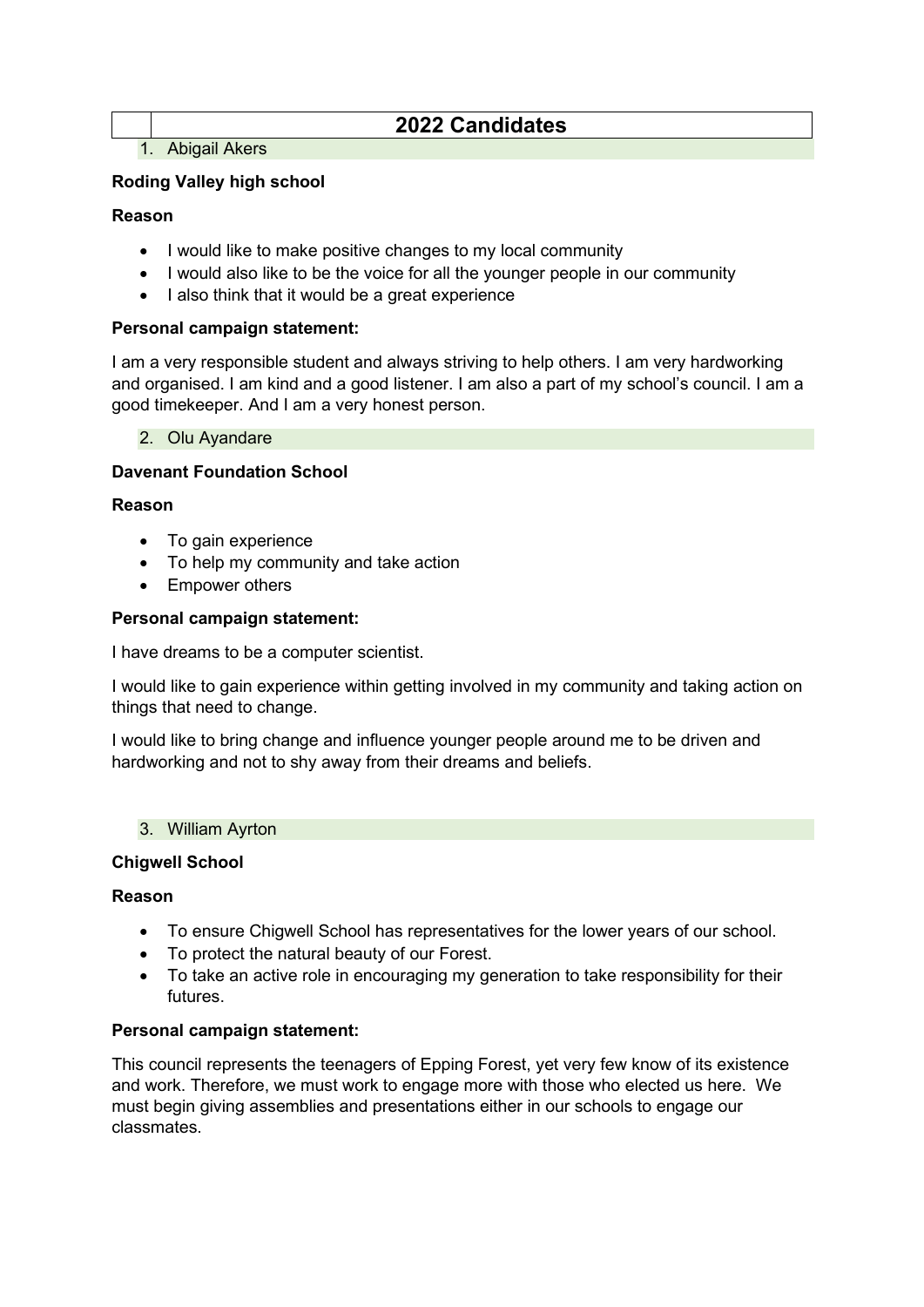4. Sonny Bazzoni

### **The Ongar Academy**

### **Reason**

- To create meaningful change for young people across the district.
- To work with partner agencies and act as a representative for young people to ensure that their voice is heard.
- To empower young people to take part in local democracy and understand that their opinion is meaningful.

### **Personal campaign statement:**

Over the past 2 years on the EFYC, I have had a multitude of opportunities to represent young people on multiple consultations and boards, and it has been the opportunity of a lifetime. It would be an honour to sit for a second term.

### **5.** Matthew Carter **New City College Epping campus**

### **Reason:**

- I want to make a change
- to give a voice to the youth
- to help with are environmental campaign

### **Personal campaign statement:**

I have enjoyed and have done so much with the youth council in the past two years, even so there is work still to be done and I am looking forward to another two years of making a positive impact in our community.

#### 6 Sarah Chu-Foon Ref:

#### **King Harold Academy**

#### **Reason**

- For the opportunity to have a say in climate change issues and resolving them
- To advocate for change for the better in our community
- So that I can push the narrative young people want to be conveyed, ensuring our voices are heard.

#### **Personal campaign statement:**

I advocate for change and will work hard to ensure everybody has a voice. I feel strongly that the youth in the community deserve to be listened to, as our views can bring forth positive moments and changes. I will vocalise the opinions of young people in our area, and aid in putting changes for the better into motion, helping to tackle pressing issues.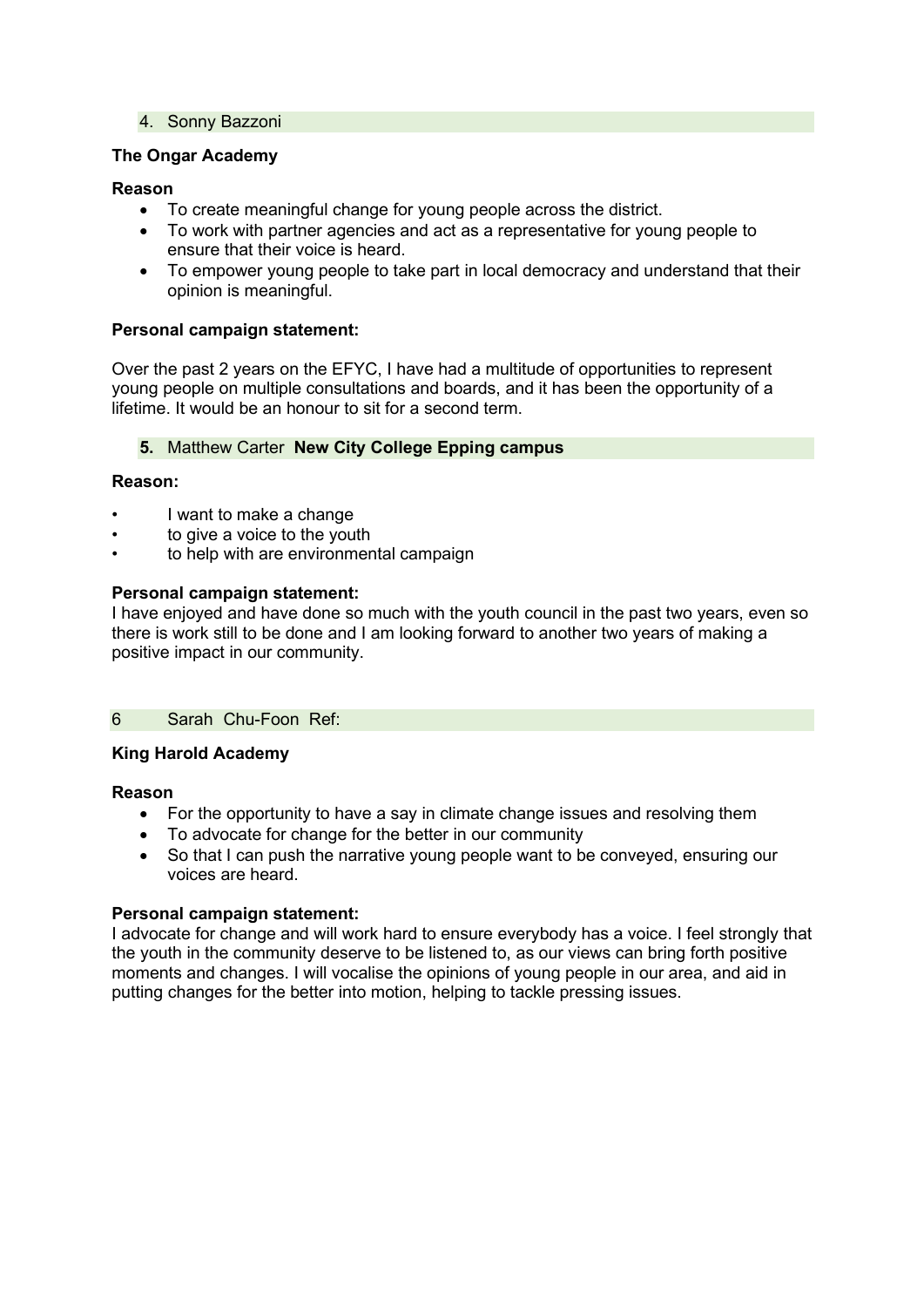#### 7 Krish Gohil

### **Debden Park High school**

#### **Reason**

- Be an effective link between school and EFYC to highlight issues important to my peers.
- To support current projects and contribute my ideas to futures ones.
- To work on personal skills such as confidence and time management.

### **Personal campaign statement:**

The EFYC is already a strong institution but can be enriched through my ideas and contributions. The links between EFYC and Debden Park can be strengthened. I will also build relationships within the youth council and my school to help serve the community to the best of my ability.

8 Henry Griffith

### **Epping St Johns**

#### **Reason:**

- I want to make a difference in my local community
- I want to help young people have a voice
- I would like to challenge myself and learn new skill and meet new people

### **Personal campaign statement:**

I want to help young people in my community and make positive changes in Epping, addressing subjects such as young people's mental health and how local government helps. I am passionate about the leisure facilities for young people around the town. I am enthusiastic and keen to learn and contribute.

## 9 Izellah Harrison

### **Braeside school**

#### **Reason:**

- listening to the community
- child poverty
- keeping kids safe

## **Personal campaign statement:**

In Epping Forest 6,155 kids are living in poverty. That's kids not knowing if they're going to be able to eat that day. To help stop the stigma with food banks we can set up fundraisers for 'The Children's Society'. I would also make low-cost recreational activities available for kids.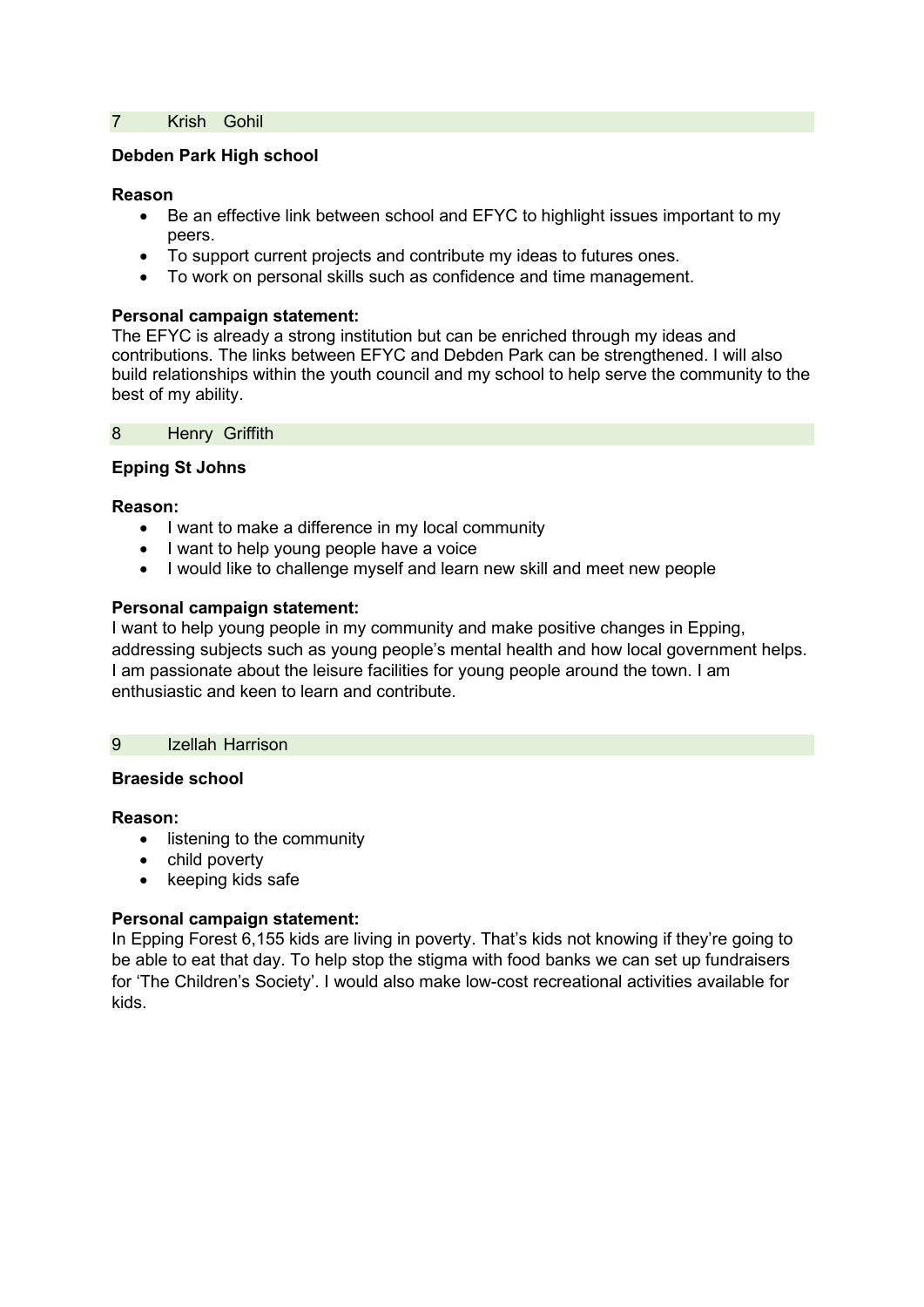#### 10. Scarlet Hinkley

## **King Harold Academy**

## **Reason**

- I will try my hardest to ensure that those of different ethnic groups and those in the LGBTQ+ community are ensured that they are and always will be accepted.
- I will hear the voices of any young person in the community and will make sure that they feel as though they have been listened to.
- I will strive to ensure that my school and many other schools have the best opportunities possible.

### **Personal campaign statement:**

I feel I would be a good Youth Councillor because I am a great listener, try to help everyone and will strive my hardest to make everyone feel accepted.

### 11. Falak Hussain

Epping St Johns school

### **Reason**

- I want to speak for those that can't
- To make a difference in our community and society
- To benefit & learn from being a part of democracy

## **Personal campaign statement:**

I am a female Muslim of Pakistani origin. I would add new dynamics to any discourse. I have been intrigued by the way debate and collaboration are used at majority consensus for rulers in society. Participating in this will help me in my aspirations to parliament.

## 12. Kirill Ismailov

## **Roding valley High school**

#### **Reason**

- Help the community
- Get experience in helping people for my future career in politics
- So that someone good is in charge

#### **Personal campaign statement:**

Community first everything else second.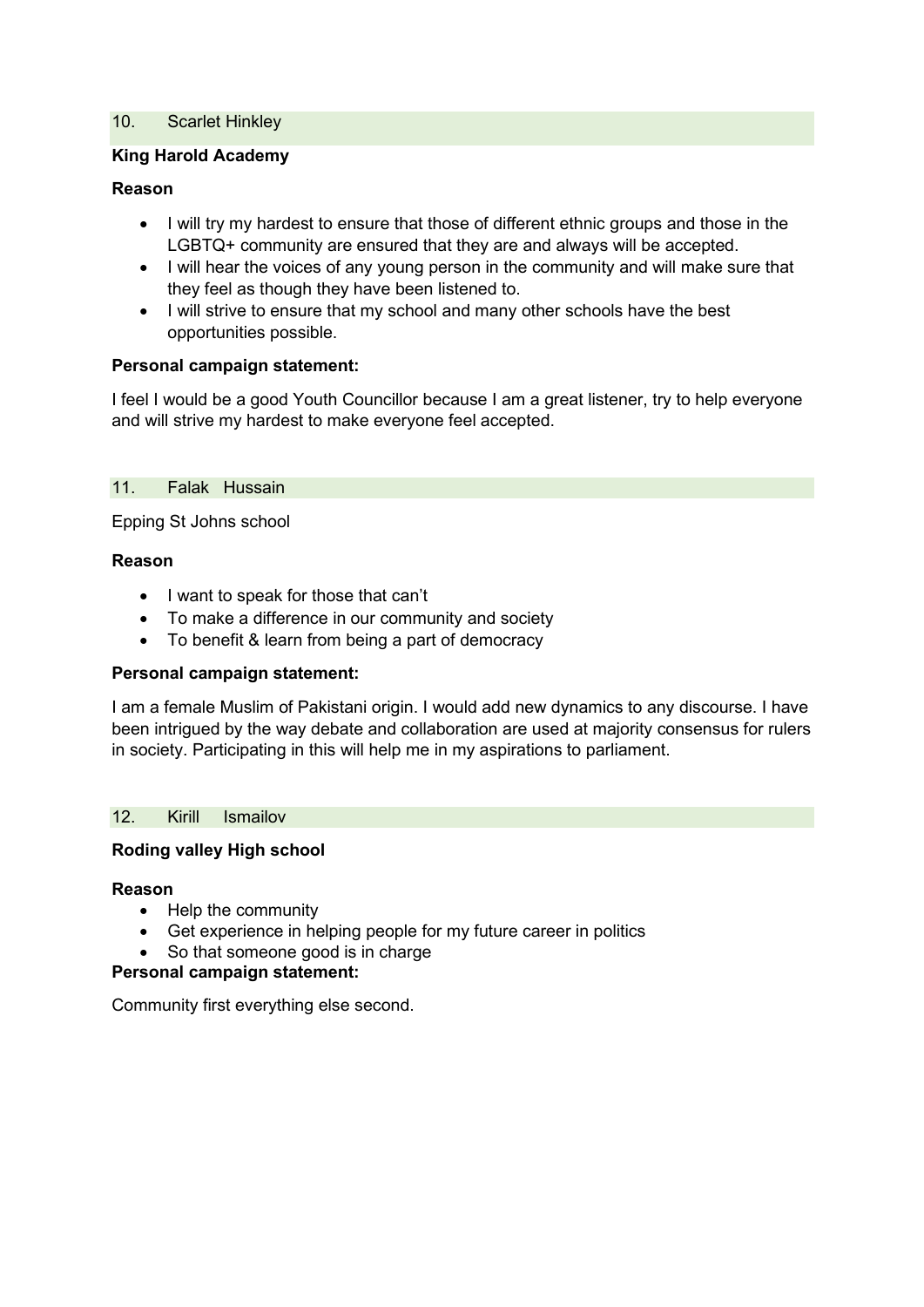### 13. Ahiyan Shah Kabir

## **Roding Valley High**

## **Reason**

- I like to take on leadership
- I want to give equal opportunity to everyone
- Inspire people to be able to make a good change

## **Personal campaign statement:**

I would be glad to take on the role as Epping Forest Youth Council because I have quite a lot of experience with leadership roles for I have been school councils in primary school and to be able to inspire young people to do the best within them and I believe I can make a change to this community.

14 Sophia Khan

## **Braeside school**

## **Reason**

- I wish to voice problems affecting my local community as I want to aid and offer my unique perspective
- I am very motivated to make a difference to the environment as the health and safety of my community is something that I am very passionate about.
- I support recreational activities such as reading and wish to aid the local libraries, both public and in schools.

## **Personal campaign statement:**

I believe that I should be an Epping Forest Youth Councillor due to my many ideas and willingness to follow through and aid my community. As well as this, I am a member of my schools eco council, which stands to prove my passion for the environment.

### 15 Zaynab Khan

#### **Braeside school**

#### **Reason:**

- To make a statement in our community, to change people's mindset
- To raise awareness for letting young people be heard for their ideas
- To work as a team, to make a difference to the world

#### **Personal campaign statement:**

I will listen to other people's ideas. I want to raise awareness to change to cleaner transport, to reduce air pollution. I will support local volunteering opportunities, to boost confidence and provoke caring. I want to work together, discuss ideas among us, and join adult councillors to discuss a wider range of opinions and ideas.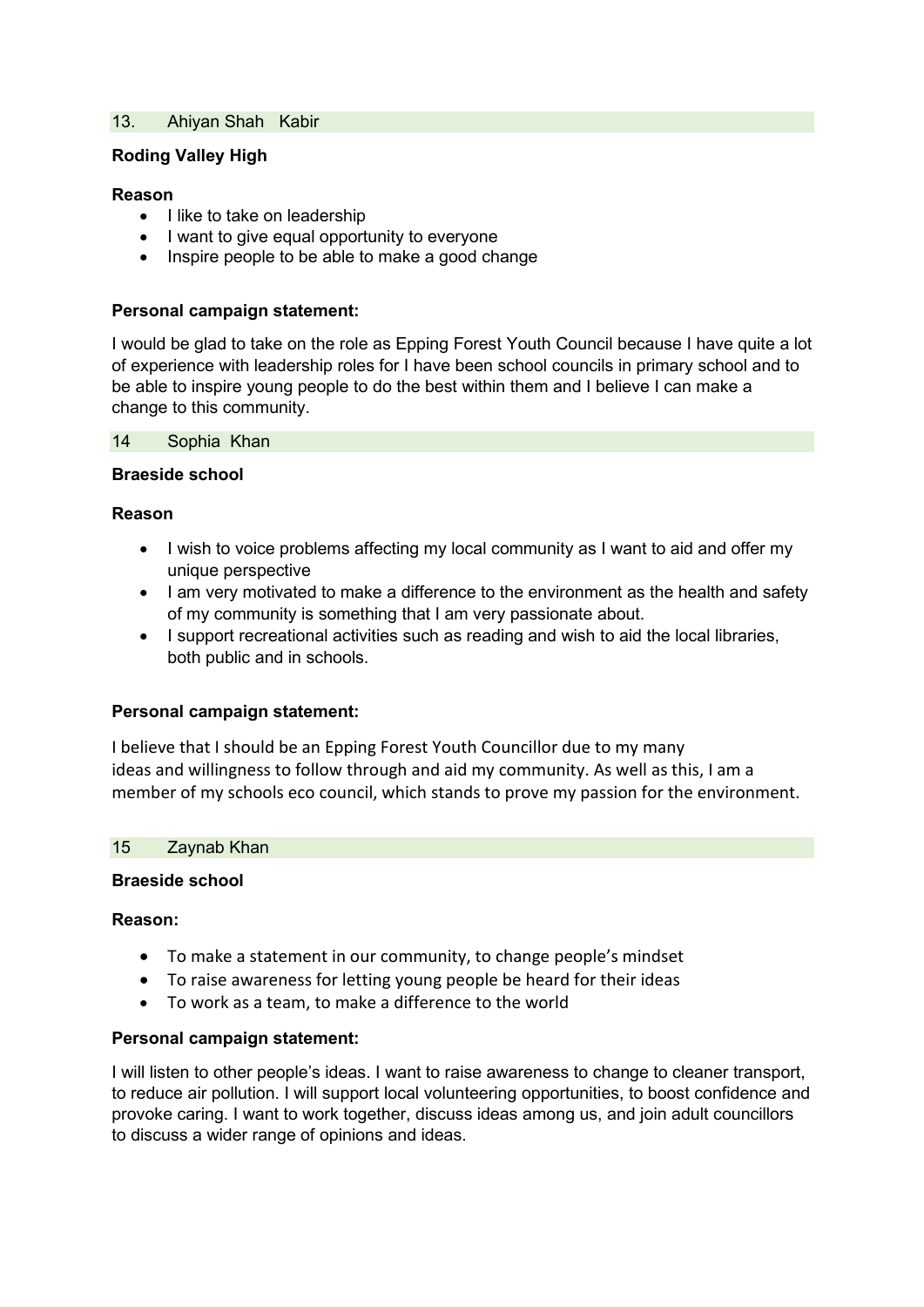#### 16 Alex Kennedy

### **Davenant foundation school**

### **Reason**

- I want to represent my school and to spread equality throughout Epping Forest.
- I want to make it safer for everyone
- Represent my school and county

## **Personal campaign statement:**

I want to help make Epping forest a cleaner and more environmentally friendly place.

I want to take action to help make Epping safer for everyone.

I will strive to make Epping Forest known for its environmentally friendly households and not be a wasteful district.

### **17. Fraiser Martin**

### Davenant foundation school

Reason:

- I wish to assist in helping problems with our community
- For the experience, and meeting new people
- To represent EFYC in everything I do for the council

### Personal campaign statement:

I wish to make Epping forest a more comforting and accepting place for all the youth inside of it, I also wish to leave a hopefully good mark on EFYC during my hopeful time here.

## 18 Suki Marx

## **Davenant Foundation School**

## **Reason**

- I have unique ideas and thoughts that could really help the community
- My father works in EFDC, so I believe that we can have conversations and really brainstorm new and improved aspects for our community
- I bring a sense of diversity to the table, I stand out from everyone at my school and it has really made me a better, more considerate person because not only can I understand the importance of variety, but I can also help and realise the value of togetherness and fellowship

## **Personal campaign statement:**

I love living in our beautiful area, so close to London but right next to this magnificent forest. I really want to keep the forest looking just as clean and green as it was 10 years ago. I want to do as much as possible to stop climate change and to stop the spread of litter in our community.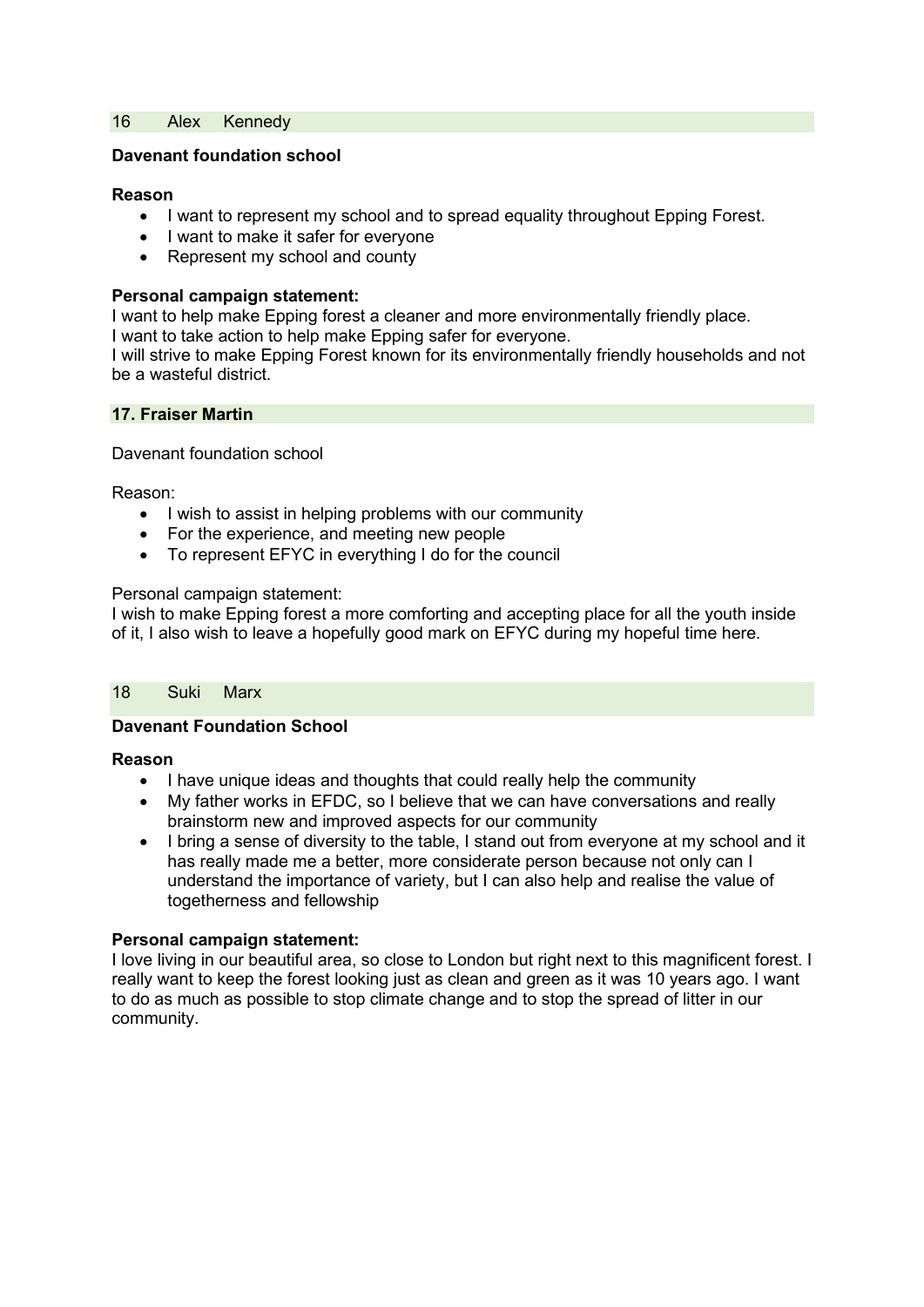### 19 Natalie Moffat

## **Roding Valley High**

## **Reason**

- I would like to use my skills to make culture and heritage more prominent in Epping Forest
- I would like to represent the black and female youth of Epping Forest
- I would like to raise the profile of young people and make sure that they are heard and considered

## **Personal campaign statement:**

As a youth councillor, I will be representing black women as well as advocating for different cultures to make Epping Forest a better place for all people of colour and the Youth. The Youth should contribute to decisions that will impact us in the future because we are the future.

## 20 Alexander Montague-Patel

### **Roding Valley High School**

### **Reason**

- I want to make the local area a better place for everyone
- I enjoy helping others
- I am an active listener in debates and discussions

#### **Personal campaign statement:**

I should be the choice for the role of leader as I believe in helping the

community to make it better for everyone

## 21 Bianca Nedelcu

### **Roding Valley High School**

#### **Reason**

- I would like to re-stand as a youth councillor because it was one of the best experiences of my life; it allowed me to gain better public speaking skills, meet such amazing new people, from whom I have learnt so much, and I was also able to express my opinions on social matters, which I believe is very important.
- Being part of the youth council has taught me so many new things and I would love to repeat this experience since I enjoyed it very much.
- I am very passionate about relevant social topics and being in the youth council has allowed me to gain a wider knowledge of other people's opinions on these, which meant that it allowed me to grow as a person and develop my views and opinions.

#### **Personal campaign statement:**

As a youth councillor, I aim to make my voice and the voice of young people in the district heard. I aim to break the stigma surrounding young people getting involved in social topics. I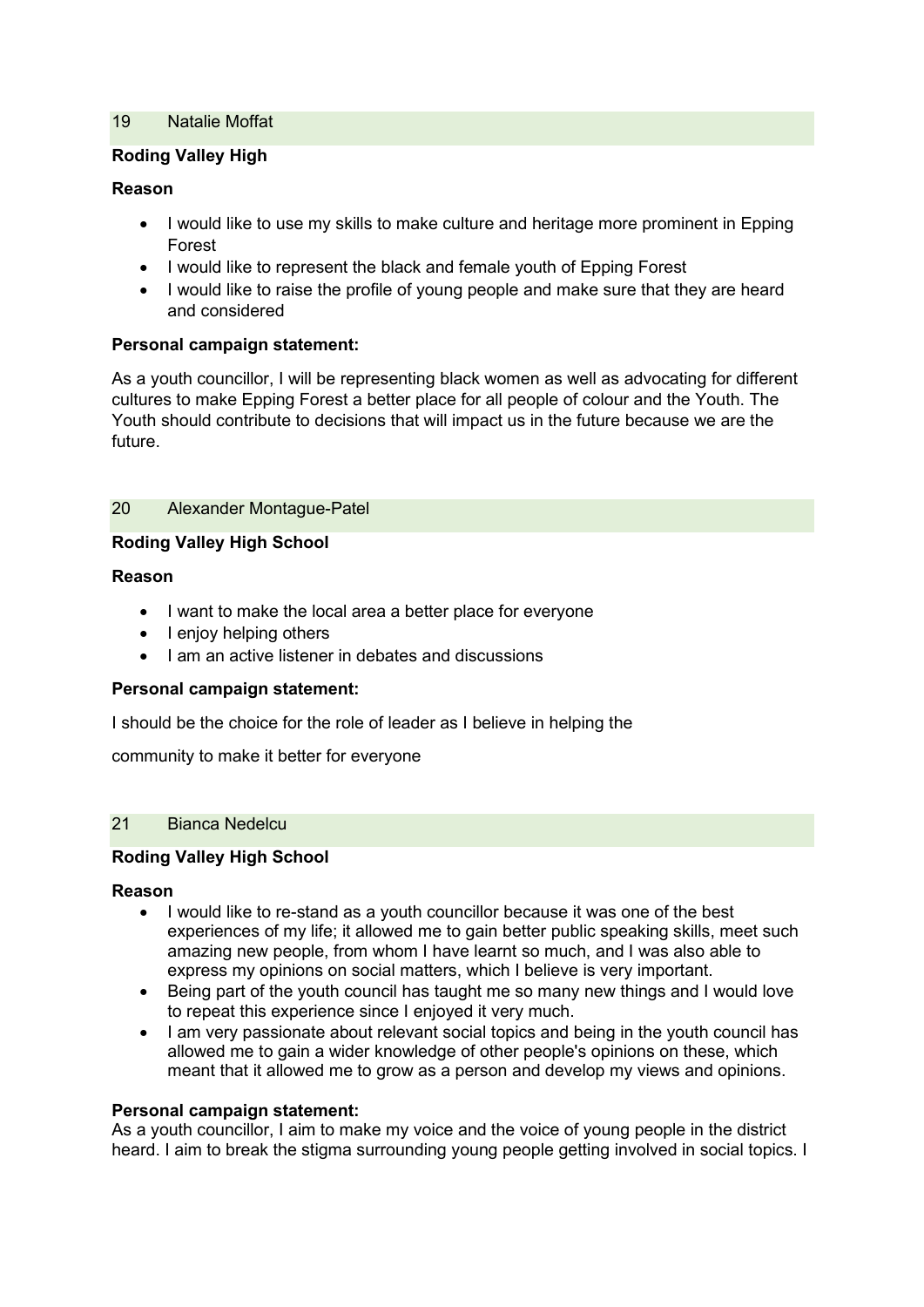want to break the stereotypes people have of young people being called "lazy" and "immature". The involvement of young people in the community is very important.

22 Kosi Nweke

## **Davenant foundation school**

### **Reason**

- Because I want to develop the skill of public speaking
- Because it can open many opportunities for me
- Because I want to help in my community

### **Personal campaign statement:**

I want to help the community to reduce the amount of litter in Epping Forest. Being a youth councillor could open many opportunities for me. I am confident and not afraid to share my thoughts. I love helping others and I would love to help Epping Forest be a better place.

### 23 Paarth Patel

## **Ilford county high – Independent**

### **Reason**

- I would work hard to achieve the goal of making youth services within my local area more accessible.
- I would like to be part of Epping forests youth council team and be instrumental in making decisions that affect young people.
- I would work hard to reduce young people's carbon footprint and introduce sustainable measures towards protecting our future.

## **Personal campaign statement:**

I want to help improve the local area by making youth activities more accessible. I am keen on improving Epping Forests sustainability and working towards ensuring climate change goals are achieved for the betterment of Epping Forrest District.

### 24 Martin Prinsloo

## **Davenant Foundation School**

#### **Reason**

- To give young people a voice
- To make a change in my local community
- To end the old attitude of young people as useless

#### **Personal campaign statement:**

I am an experienced Youth Councillor and if re-elected I will carry on giving young people a voice. I have a strong work ethic and want to be involved with the challenges we face.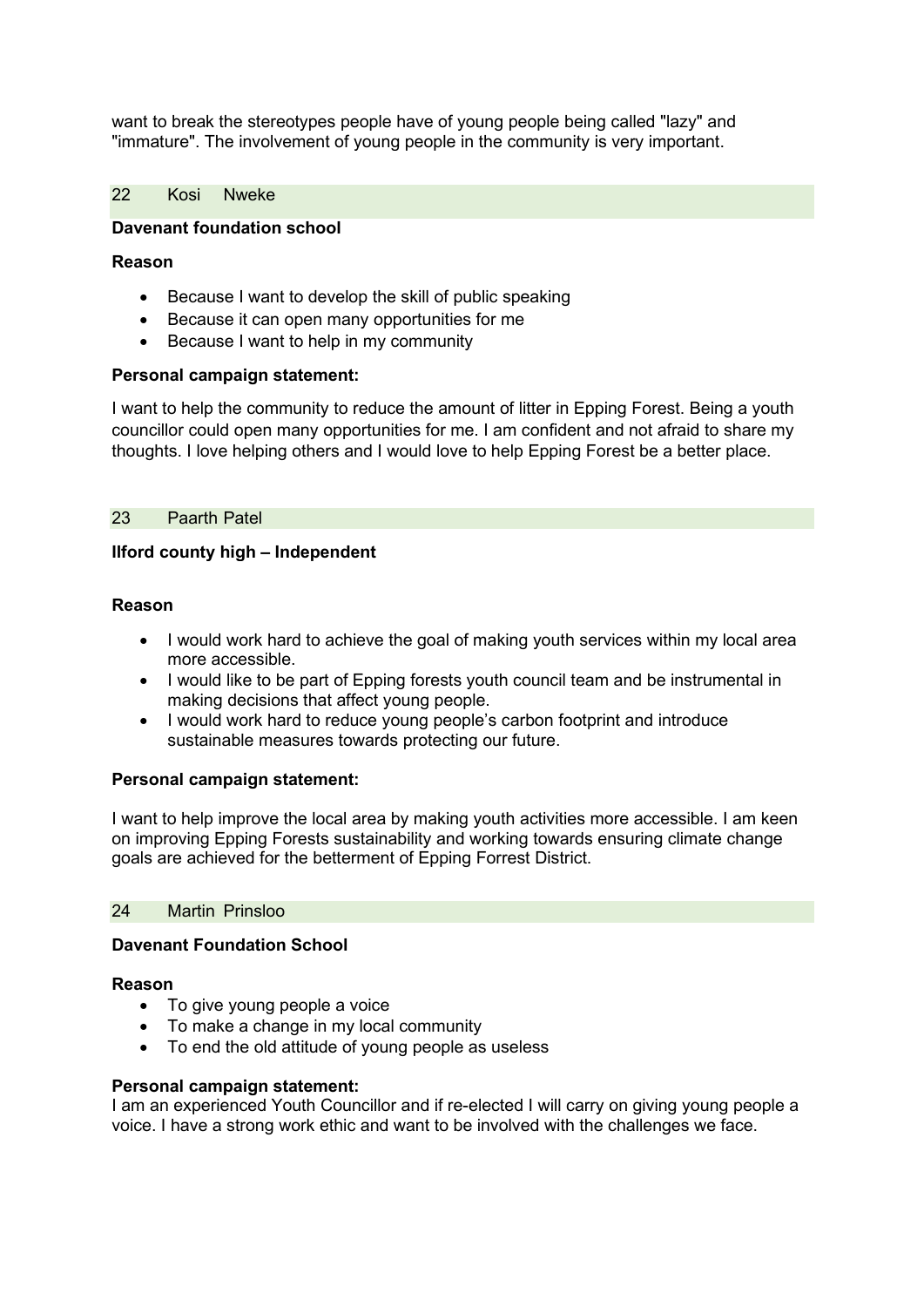#### 25 Liam Powell

### **King Harold Academy**

## **Reason**

- To meet new people
- To voice my opinions
- To gain confidence
- •

### **Personal campaign statement:**

I'm good at talking to people and putting my points across. I feel comfortable talking in front of people and I am sure I can put the youth's points across fairly.

26 Oscar Prosser

### **Davenant Foundation School**

#### **Reason**

- Communicate and mediate with my school and the Council
- Help communicate and mediate between the Youth and the Council, giving young people a voice
- Improve and contribute to the Epping Forest community

#### **Personal campaign statement:**

I want to help contribute to my school, my community and the Youth I am part of. I believe, as a restanding candidate, that I have contributed to the community and helped improve my local area, and I would like to continue doing this, and help with recovery and reconstruction after COVID-19

#### 27 Oscar Ruthven

## **Epping St Johns C of E school**

#### **Reason:**

To learn life skills To help the community To become a better person

#### **Personal campaign statement:**

I love living in Epping and being a part of the local community. If I am elected as youth councillor, I would like to promote local businesses and amenities, such as the District Museum and libraries. I'm an ideal candidate, as I'm hardworking and have excellent leadership skills.

### 28 Erika Skingsley

## **Davenant Foundation School**

## **Reason**

- To highlight the issues in our local area and help to be a part of resolving them
- To be a voice for young people.
- To promote charitable work.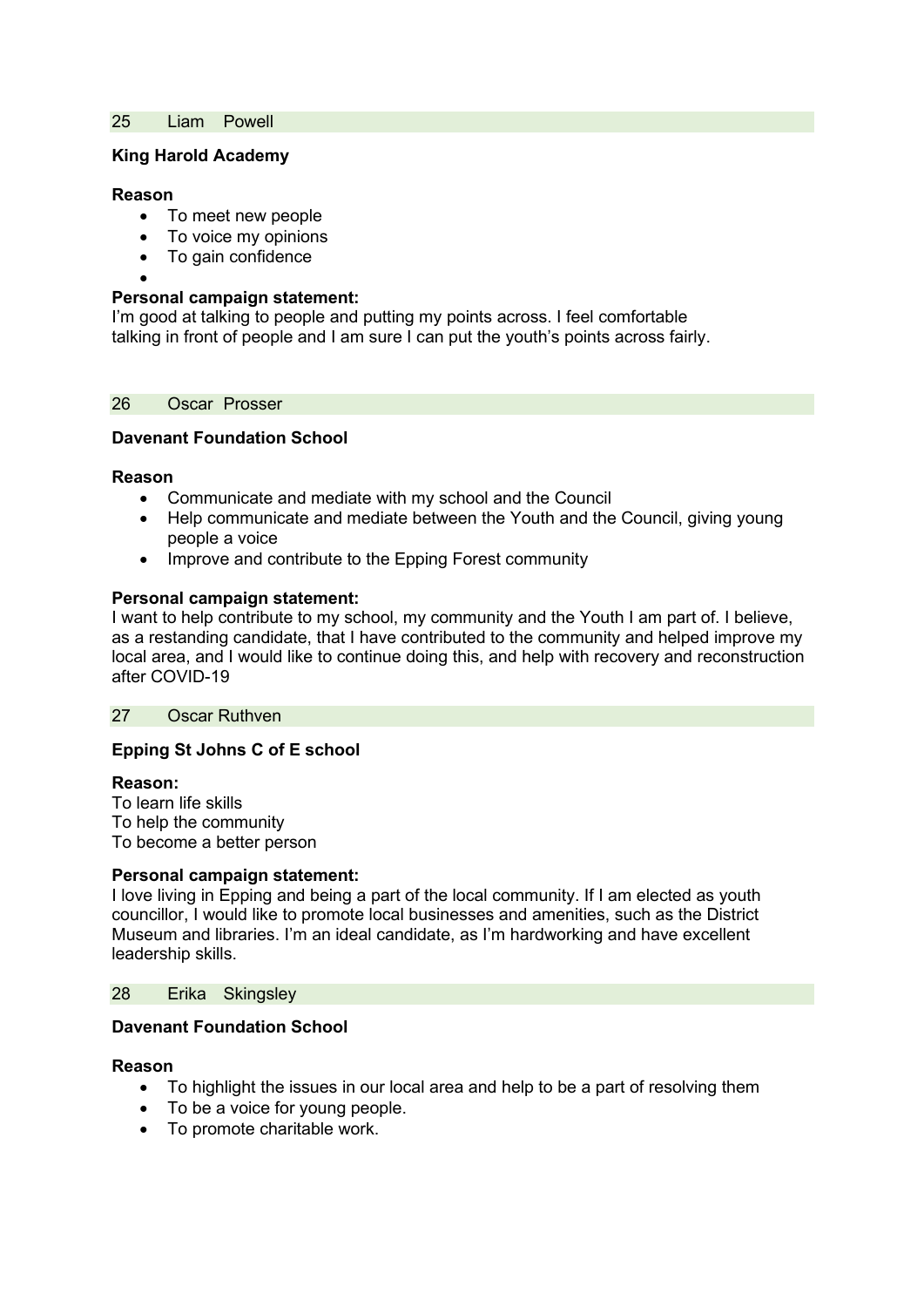## **Personal campaign statement:**

I would be an excellent youth councillor, as I could use my abilities, confidence, knowledge and my public speaking skills to put across ideas, important points and highlight our role within the community.

I received a highly commended award from EFDC in 2021 for my charity work I do locally.

#### 29 Sydnae Smith

## **Roding Valley High**

#### **Reason**

- To make our area a safe space for those of different races, genders and sexualities
- To help those struggling with mental health
- To raise awareness of the impact discrimination has on society

#### **Personal campaign statement:**

As a youth councillor, I will aim to help schools and the council understand and deal with discrimination against those of different genders, ethnicities and sexualities. I will also try to give those struggling with their mental health a safe space where they can ask for help.

#### **30. Stevie Snowdon**

### **Epping St Johns**

#### **Reason:**

- I want to have a voice for the youth in my community
- I am interested in the politics and decision making that affect the local people in my area
- To make a difference to local people that don't have the opportunity to voice their concerns and suggestions

#### **Personal campaign statement:**

I would like to encourage equality over all genders, races, sexualities and faiths. I believe I can be a voice for young people and make beneficial changes for the young community. I would like to make young and older people feel safe in places, at the same time create a reconnection between the youth and older generation.

## 31. Tara Uddin

#### **Roding Valley High School**

#### **Reason**

- I am passionate about contributing to our community
- To be an advocate for LGBTQIA+ rights and equality
- To represent other young people of colour in my area

#### **Personal campaign statement:**

I want to run for Epping Forest Youth Council as I understand the importance of young people's ideas and input in our community. I also want to be a role model and advocate for young LGBT people of colour and create a safe space for them to express themselves.